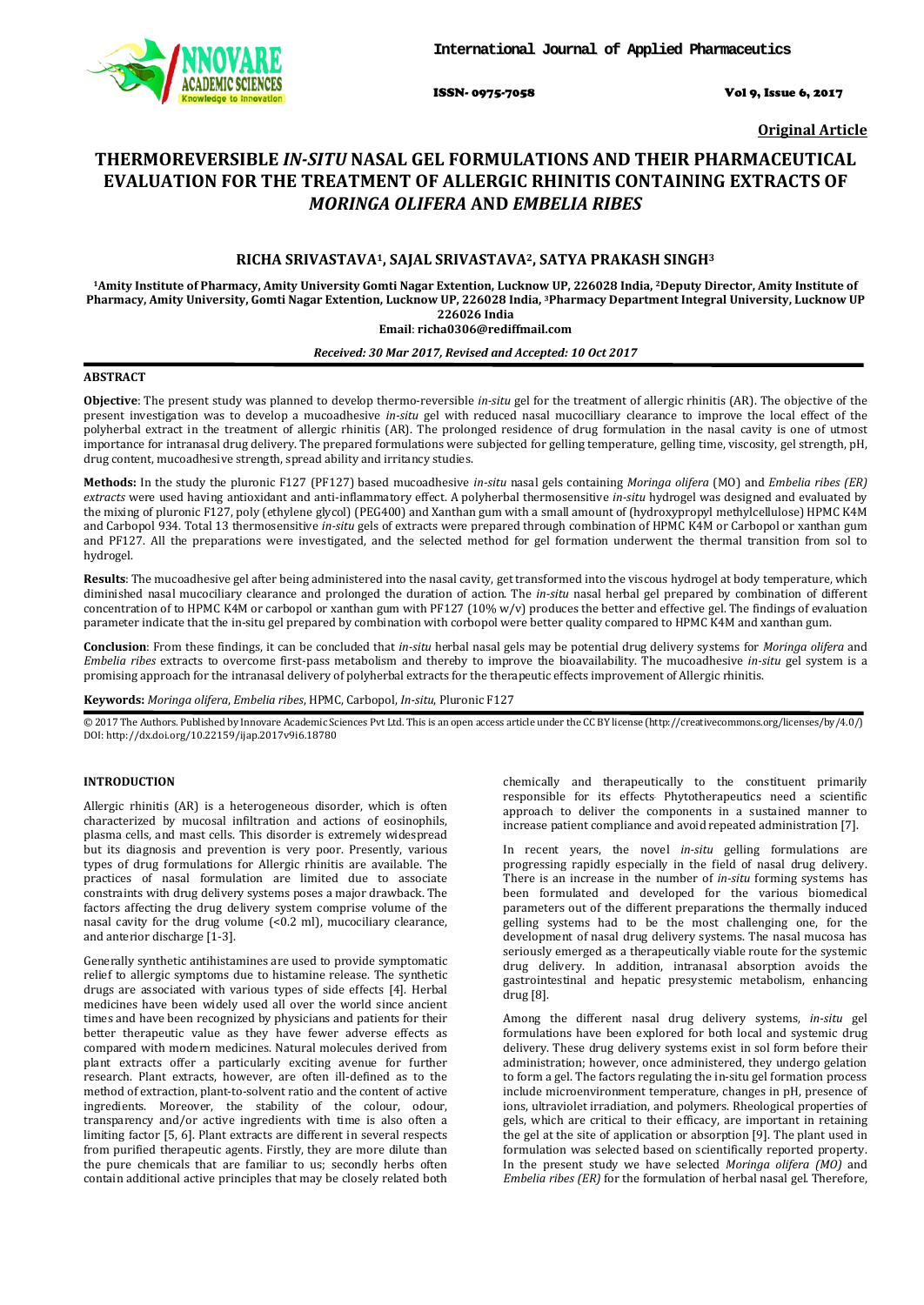an attempt has been made to formulate pluronic F127 (PF127) based mucoadhesive *in-situ* nasal gels containing *Moringa olifera* and *Embelia ribes* to enhance its therapeutic effect.

## **MATERIALS AND METHODS**

### **Materials**

*Moringa olifera* fresh leaves were collected and dried; *Embelia ribes* fruit (dreid) were brought from local market. The leaves and seeds were authenticated by State Ayurvedic College Lucknow with specimen no. 17 and 19 respectively. Pluronic F127 (PF127) was supplied from Sigma Aldrich Pvt. Ltd India, hydroxypropyl methylcellulose K4M, Xanthan gum, and Carbopol 934 were from SDFCL Pvt Ltd. India. All the other chemicals and reagents used in this study were of analytical grade.

#### **Methods**

#### **Preparation of extracts**

Air dried and coarsely powdered (500 gm) of *Moringa olifera* leaves and *Embelia ribes* fruits, were weighed and their hydroalcoholic extracts were prepared separately, by using distilled water and ethanol. The extracts were then concentrated to dryness under reduced pressure and controlled temperature, respectively and they were preserved in a refrigerator.

#### **Preparation of thermorevresible** *in-situ* **nasal polyherbal gel by cold method**

The thermorevresible nasal *in-situ* gel formulation was prepared by cold method [10]. For preparation of PF127 solutions, the required amount of polymer was dispersed in distilled, deionized water with continuous stirring for 1 h. The partially dissolved pluronic solutions were stored in the refrigerator until the polymer was completely dissolved (approximately 24 h). The preparation of hydroxypropyl methylcellulose K4M solution is the same as that of PF127. The carbopol 934/pluronic F127 mixed solutions, hydroxypropyl methylcellulose K4M/PF127 and xanthan gum/PF127 mixed solutions were prepared by dispersing the required amount of PF127in the desired concentration of carbopol 934 or HPMC K4M with continuous stirring for 1 h, respectively. Different isotonicity agents, benzalkonium chloride (Fisher Scientific. India.) (as preservative) and the desired amount of *Moringa olifera* (2%w/w) and *Embelia ribes* (2%w/w) were added in the solution. The samples were then allowed to equilibrate at 4 °C overnight (24 h at least) [11]. The composition of nasal gel is given in (table 1).

| Table 1: Composition of different thermoreversible <i>in-situ</i> nasal polyherbal gels |  |  |
|-----------------------------------------------------------------------------------------|--|--|
|-----------------------------------------------------------------------------------------|--|--|

| Ingredients                             | Formulations |                |      |      |      |         |      |                          |      |      |      |        |            |
|-----------------------------------------|--------------|----------------|------|------|------|---------|------|--------------------------|------|------|------|--------|------------|
|                                         | F1           | F <sub>2</sub> | F3   | F4   | F5   | F6      | F7   | F8                       | F9   | F10  | F11  | F12    | <b>F13</b> |
| MO (%w/v)                               |              |                |      |      |      |         |      |                          |      |      |      |        |            |
| ER $(\%w/v)$                            |              |                |      |      |      |         |      |                          |      | ∠    |      | າ<br>∼ | າ          |
| Pluronic F127 $(\%w/v)$                 | 16           | 14             | 12   | 10   | 10   | 10      | 10   | 10                       | 10   | 10   | 10   | 10     | 10         |
| Carbopol 934 (%w/v)                     |              |                |      |      | 0.5  | $1.0\,$ | 1.5  | $\overline{\phantom{0}}$ | -    |      |      |        |            |
| Hydroxypropyl methylcellulose K4M(%w/v) |              |                |      |      |      |         |      | 0.5                      | 1.0  | 1.5  | -    |        |            |
| Xanthan gum $(\%w/v)$                   |              |                |      |      |      |         |      |                          |      |      | 0.5  |        | 1.5        |
| Benzalkonium chloride (%v/v)            | 0.01         | 0.01           | 0.01 | 0.01 | 0.01 | 0.01    | 0.01 | 0.01                     | 0.01 | 0.01 | 0.01 | 0.01   | 0.01       |
| Distilled water (ml)                    | q. s.        | as             | qs   | as   | as   | as      | as   | as                       | as   | as   | as   | qs     | qs         |
|                                         |              |                |      |      |      |         |      |                          |      |      |      |        |            |

MO: *Moringa olifera* extract %w/v, ER: *Embelia ribes* extract %w/v

## **Evaluation of thermoreversible** *in-situ* **nasal polyherbal gels**

#### **Gelling temperature and gelling time**

Gelling temperature refers to the temperature when the meniscus of the formulation would no longer move upon slanting the test tubes at 90 ° angle. The gelling temperature was determined by placing the test tube, containing sufficient quantity of the prepared solutions, in a water bath at 4 °C. The temperature of water bath was increased slowly at a constant rate of 1 °C in every 2 min.

Gelling time was recorded as the time for first detection of gelation. The sol-gel transition temperature (Tsol-gel) of the prepared *insitu* gel formulations was evaluated by transferring 2 ml of the prepared formulation to a test tube (10 ml), with a diameter of 1.0 cm. After sealing with a parafilm, the tube was kept in a circulation water bath at 37 °C. Following each temperature setting, equilibration was allowed for 10 min. Finally, the test tube was placed horizontally to observe the state of the sample and to examine the gelation. All the measurements were performed in triplicates.

#### **Viscosity of solution**

Viscosity of the *in-situ* gel systems was determined using Brookfield viscometer coupled with S-94 spindle (Brookfield Engineering Laboratories Inc., MA, USA). The prepared gel formulations were transferred to the beaker. The spindle was lowered perpendicularly into the gel at l00 rpm and temperature was maintained at 37±0.5 °C. The viscosity was determined during the cooling of the system. All the measurements were performed in triplicates.

### **Determination of pH**

One ml of the prepared gels was transferred to a 10 ml volumetric flask, and the solution was diluted with distilled water. The pH of resulting solution was determined using a digital pH meter (Elico

LI120, India), which was previously calibrated using phosphate buffers at pH 4 and pH7.

#### **Drug content assay**

One ml of the prepared formulation was dispersed in 10 ml of methanol for 2–3 min with occasional shaking. The resulting solution was filtered through a 0.45 µm filter paper and was diluted with methanol. The amount of flavonoids present in the formulation was determined spectrophotometrically at 275 nm (Shimadzu UV1800, Japan).

#### **Gel strength**

#### **Mucoadhesive strength**

Ex vivo mucoadhesive strength was determined using fresh sheep nasal mucosa. The mucosal membrane was separated by removing the underlying fat and loose tissues. The membrane was washed thrice with distilled water and phosphate buffer (pH 6.4). Modified balance method was used to design the experiment.

The balance was equilibrated on both sides by placing one beaker on the left pan and a weight (5 g) on the opposite pan. The sheep nasal mucosa was cleaved into  $1 \text{ cm}^2$  and glued with cyanoacrylate over the glass support to allow the smooth surface of nasal mucosa face the upper side of the glass. The glued sheep nasal mucosa was wetted with phosphate buffer (pH 6.4) by filling the beaker with the buffer on the right-hand side of the balance by lowering the glass support. The above setup was placed under the right side of the pan.

A thin film of the prepared gel (1 g) was spread on the lower surface of the right pan. The right pan was lowered and was spread with gel by removing the beaker from the left pan. The pan was left undisturbed for 2 min to ensure proper contact between the nasal mucosa and the gel. Following this, water was slowly added to the left pan using a burette until the nasal mucosa was separated from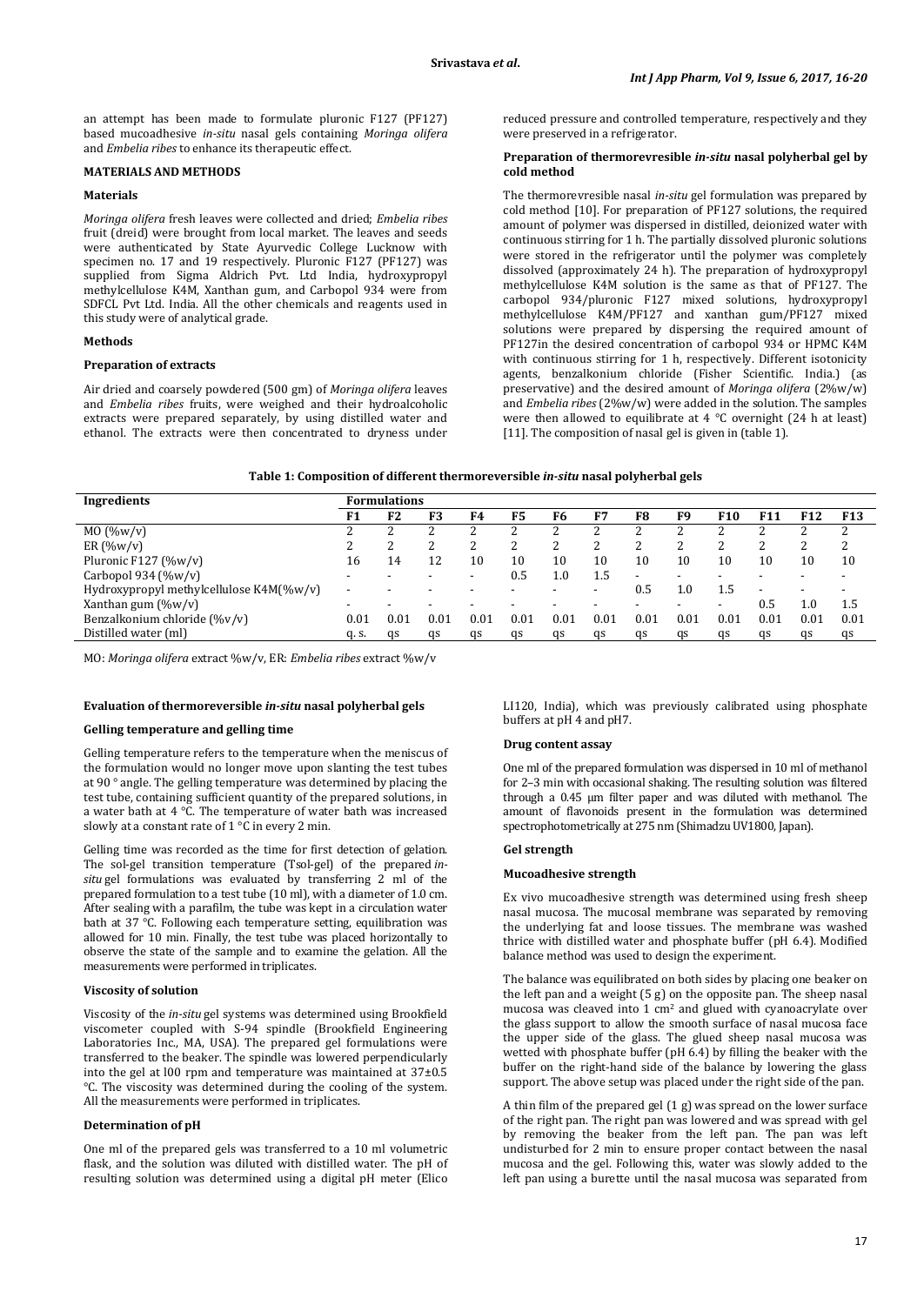the gel film. The mucoadhesive force was calculated by determining the weight required to separate the mucosa. The force was expressed in dynes per square centimeter (dyne/cm2).

#### **Spreadability**

Spreadability was determined using a  $10 \times 4$  cm rectangular glass slide. The sheep nasal mucosa from serosal side was tied on the surface of slide with a thread. The slide was kept in a hot air oven, at 37 °C and one drop of gel was placed on the mucosa at an angle of 120 °. Spreadability was determined relative to the distance travelled by the drop of gel (liquid) before its gelation. Average of three readings was recorded [12-16].

#### **Animals**

Healthy swiss mice (20-25 g), were obtained from the Centarl drug research institute (Lucknow, India). Prior to experimentation, the animals were quarantine for at least one week to a 12-h light/dark cycle All experimental protocols were from the CPCSEA (AUUP/AIP/ PhD/006/2017) and approved by Institutional Animal Ethics Committee.

#### **Irritancy study**

Mark an area (5 cm2 ) on the left hand dorsal surface. The cream was applied to the specified area and time was noted. Irritancy, erythema, edema, was checked if any for regular intervals up to 24 h and reported.

It is done by using swiss mice. The back skin of area of  $5 \text{ cm}^2$  is used. If the formulation produced scores of 2 or less they are considered to have no skin irritation [5, 6].

• Erythemia scale: none-0, slight-1, well defined-2, moderate-3, scar formulation-4.

Edema scale: none-0, slight-1, well defined-2, moderate-3, severe-4.

#### **RESULTS AND DISCUSSION**

#### **Gelling temperature, gelling time and viscosity of** *in-situ* **nasal herbal gels**

The thirteen different *in-situ* nasal herbal gels were formulated using HPMC, carbopol and xanthan gum as the base polymers. The results of gelling temperature, gelling time and viscosity of herbal gels are demonstrated in (table 2).

The gelling temperature of the *in-situ* nasal herbal gel ranged between 26.14 °C and 36.17 °C. The findings of the gelling temperature of prepared gel indicate that suitable for thermo reversible nasal gel.

The gelling time of herbal gel ranged between 5.2 and 11.3 sec (table 2). The gelling temperature of formulation was found to be within the range. The gelling time increases on decreasing the concentration of F4.

The viscosity of the *in-situ* nasal herbal gels ranged between 30.2 and 40.3 Pa·s. The viscosity of *in-situ* nasal herbal gels enhance on higher concentration of PF127. Similarly, on increasing the concentration of HPMC K4M/carbopol/xanthan gum, it enhances the viscosity of formulation.

| Table 2: Gelling temperature, gelling time and viscosity of solution thermo reversible in-situ nasal polyherbal gel formulations |  |  |
|----------------------------------------------------------------------------------------------------------------------------------|--|--|
|                                                                                                                                  |  |  |

| <b>Formulation</b> | Gelation temperature ( °C) | Gelling time (sec) | Viscosity/(Pa·s) |
|--------------------|----------------------------|--------------------|------------------|
| F1                 | $26.14 \pm 0.25$           | $5.2 \pm 0.05$     | $40.3 \pm 0.82$  |
| F <sub>2</sub>     | $29.35 \pm 0.47$           | $7.5 \pm 0.08$     | $35.7 \pm 0.15$  |
| F <sub>3</sub>     | $32.52 \pm 0.63$           | $8.1 \pm 0.02$     | $32.3 \pm 0.37$  |
| F4                 | $36.17 \pm 0.43$           | $11.3 \pm 0.6$     | $29.5 \pm 0.64$  |
| F <sub>5</sub>     | $31.24 \pm 0.81$           | $9.1 \pm 0.07$     | $32.2 \pm 0.84$  |
| F <sub>6</sub>     | $30.83 \pm 0.51$           | $8.5 \pm 0.02$     | $32.4 \pm 0.39$  |
| F7                 | $29.45 \pm 0.64$           | $6.2 \pm 0.04$     | $32.9 \pm 0.67$  |
| F <sub>8</sub>     | $32.18 \pm 0.38$           | $10.5 \pm 0.14$    | $31.5 \pm 0.53$  |
| F <sub>9</sub>     | $31.38 \pm 0.43$           | $9.3 \pm 0.09$     | $31.8 \pm 0.45$  |
| F <sub>10</sub>    | $31.02 \pm 0.37$           | $7.6 \pm 0.11$     | $32.1 \pm 0.68$  |
| F11                | $33.41 \pm 0.95$           | $10.8 \pm 0.04$    | $30.2 \pm 0.47$  |
| F <sub>12</sub>    | $32.52 \pm 0.17$           | $9.7 \pm 0.17$     | $30.4 \pm 0.92$  |
| F <sub>13</sub>    | $31.61 \pm 0.58$           | $8.5 \pm 0.13$     | $30.5 \pm 0.48$  |

Values are mean±SD of three determinations

#### **Gel strength, ph and drug content of** *in-situ* **nasal herbal gel**

The outcomes of gel strength, pH and drug content of *in-situ* nasal herbal gel are displayed in (table 3). The gel strength of *in-situ* nasal herbal gel was ranged between 53.1 to 63.7s. It was observed on higher concentration of Carbopol 934 exhibited maximum gel

strength. The addition of HPMC K4M/Carbopol/Xanthan gum in PF127 resulted to increase the gel strength.

Gel pH was in the range of 5.2 to 5.9 which was in the range of pH at the absorption site (4.5-6.5). The drug content of the *in-situ* nasal herbal gels ranged between 90.4% and 93.4%.

**Table 3: Gel strength, pH and drug content of thermo reversible** *in-situ* **nasal polyherbal gel formulations**

| <b>Formulation</b> | pН             | Gel strength (s) | Drug content    |  |
|--------------------|----------------|------------------|-----------------|--|
| F <sub>1</sub>     | $5.2 \pm 0.05$ | $62.1 \pm 0.14$  | $91.5 \pm 0.68$ |  |
| F <sub>2</sub>     | $5.2 \pm 0.01$ | $57.5 \pm 0.09$  | $92.7 \pm 0.49$ |  |
| F <sub>3</sub>     | $5.4 \pm 0.07$ | $55.8 \pm 0.28$  | $90.4 \pm 0.24$ |  |
| F4                 | $5.6 \pm 0.02$ | $53.1 \pm 0.04$  | $93.4 \pm 0.63$ |  |
| F <sub>5</sub>     | $5.4 \pm 0.09$ | $55.4 \pm 0.42$  | $91.8 \pm 0.82$ |  |
| F <sub>6</sub>     | $5.5 \pm 0.05$ | $58.3 \pm 0.63$  | $92.6 \pm 0.67$ |  |
| F7                 | $5.7 \pm 0.04$ | $63.7 \pm 0.18$  | $92.5 \pm 0.43$ |  |
| F <sub>8</sub>     | $5.5 \pm 0.08$ | $54.5 \pm 0.34$  | $91.7 \pm 0.54$ |  |
| F <sub>9</sub>     | $5.8 \pm 0.03$ | $56.2 \pm 0.61$  | $92.3 \pm 0.28$ |  |
| F <sub>10</sub>    | $5.9 \pm 0.02$ | $59.6 \pm 0.58$  | $90.7 \pm 0.17$ |  |
| F11                | $5.4 \pm 0.09$ | $54.1 \pm 0.47$  | $92.3 \pm 0.34$ |  |
| F <sub>12</sub>    | $5.6 \pm 0.07$ | $55.8 \pm 0.34$  | $93.1 \pm 0.49$ |  |
| F13                | $5.8 \pm 0.02$ | $57.2 \pm 0.19$  | $91.6 \pm 0.26$ |  |

Values are mean±SD of three determinations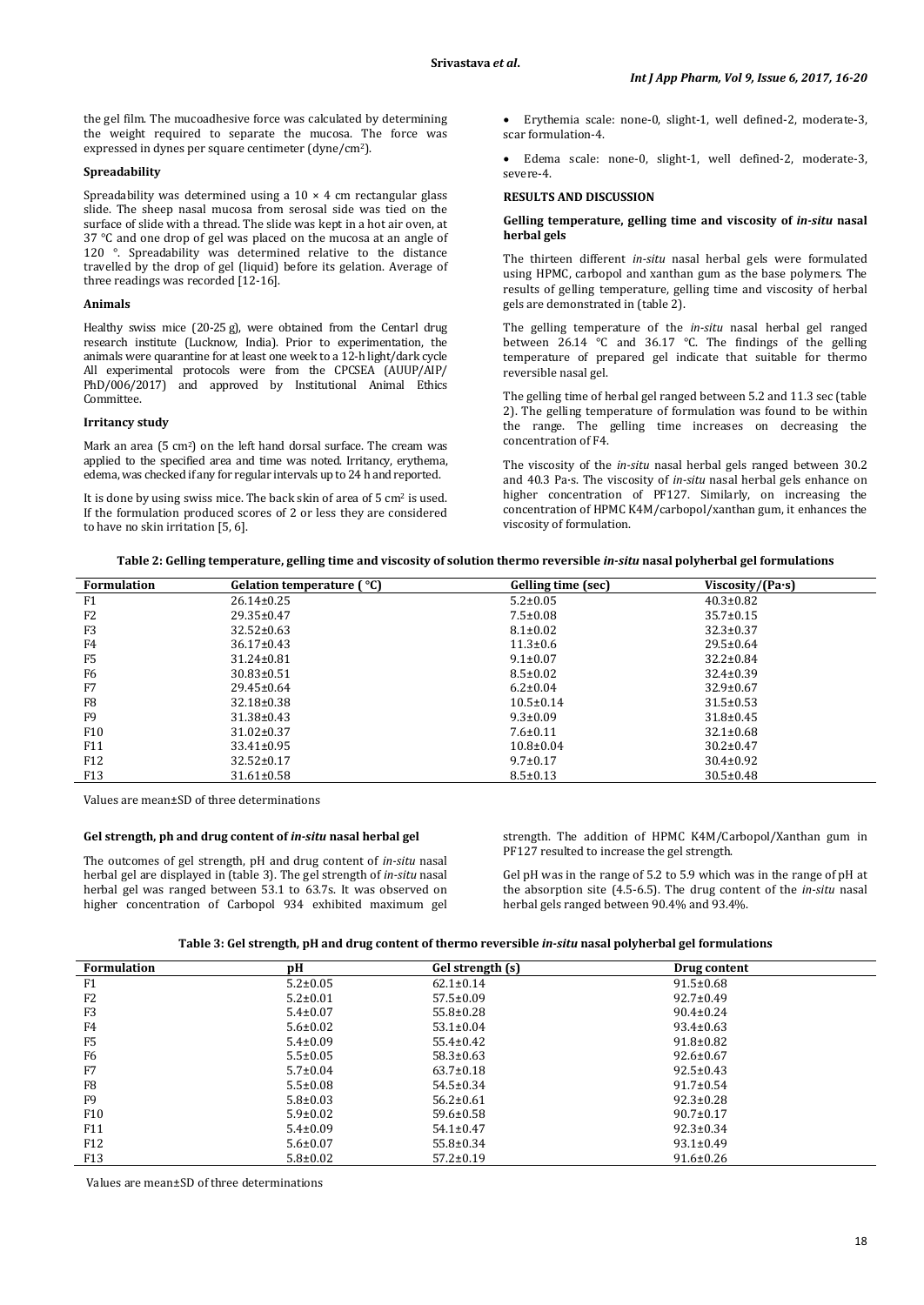#### **Mucoadhesive strength and spreadability of** *in-situ* **nasal herbal gel**

The findings of mucoadhesive strength and spreadability of *in-situ* nasal herbal gel are exhibited (table 4). The mucoadhesive strength was ranged between 6317.2 to 4236.7±0.61 dyne/cm2. The higher concentration of Carbopol 934 produced greater mucoadhesive strength. Mucoadhesive drug delivery systems allows rapid

dissipation of drug in the circulatory system, thereby preventing the first-pass metabolism and prolonging the residence time of the dosage at the site of application or absorption. In the present study, the formulations prepared with high concentration of HPMC/ carbopol/xanthan gum exhibited more mucoadhesion strength as compared to PF127 (10%). The spreadability of *in-situ* nasal herbal gel ranged between 7.6±0.21 to 11.7±0.65 cm.

| <b>Formulation</b> | Mucoadhesive strength $(dyne/cm2)$ | Spreadability (cm) |
|--------------------|------------------------------------|--------------------|
| F <sub>1</sub>     | $6154.2 \pm 0.53$                  | $7.6 \pm 0.21$     |
| F <sub>2</sub>     | 5236.8±0.29                        | $9.2 \pm 0.53$     |
| F <sub>3</sub>     | $4914.5 \pm 0.73$                  | $10.8 \pm 0.43$    |
| F <sub>4</sub>     | $4236.7 \pm 0.61$                  | $12.3 \pm 0.17$    |
| F <sub>5</sub>     | $4862.9 \pm 0.38$                  | $11.7 \pm 0.65$    |
| F <sub>6</sub>     | $5543.4 \pm 0.92$                  | $11.1 \pm 0.34$    |
| F7                 | $6317.2 \pm 0.68$                  | $10.2 \pm 0.41$    |
| F <sub>8</sub>     | 4567.5±0.51                        | $10.7 \pm 0.57$    |
| F <sub>9</sub>     | $5247.9 \pm 0.36$                  | $9.3 \pm 0.83$     |
| F <sub>10</sub>    | $6153.3 \pm 0.18$                  | $8.8 \pm 0.19$     |
| F11                | $4365.7 \pm 0.54$                  | $11.2 \pm 0.32$    |
| F <sub>12</sub>    | $4739.2 \pm 0.32$                  | $10.5 \pm 0.48$    |
| F <sub>13</sub>    | 5934.8±0.47                        | $9.1 \pm 0.56$     |

Values are mean±SD of three determinations

## **Adverse effect of** *in-situ* **nasal herbal gel**

The *in-situ* nasal herbal gel show no redness, edema, inflammation and irritation during irritancy studies (table 5). The F3, F4, F6, F7,

F12 and F13 produced slight irritation, edema and erythema, but it is acceptable.

The prepared *in-situ* nasal herbal gels were safe to use.

| Table 5: Adverse effect thermo reversible in-situ nasal polyherbal gel formulations |  |  |
|-------------------------------------------------------------------------------------|--|--|
|-------------------------------------------------------------------------------------|--|--|

| Formulations    | Irritant | Erythema | Edema |
|-----------------|----------|----------|-------|
| F <sub>1</sub>  |          |          |       |
| F <sub>2</sub>  |          |          |       |
| F3              |          |          |       |
| F4              |          |          |       |
| F5              |          |          |       |
| F6              |          |          |       |
| F7              |          |          |       |
| F8              |          |          |       |
| F <sub>9</sub>  |          |          |       |
| F10             |          |          |       |
| F11             |          |          |       |
| F12             |          |          |       |
| F <sub>13</sub> |          |          |       |

In the past few years, an increasing number of *in-situ* gel forming systems have been reported for various biomedical applications, including drug delivery, cell encapsulation, and tissue repair. These were in the form of solutions, but gelation could occur *in-situ* by ionic cross-linking or a change of ph or temperature. The latter approach is based on temperature induced phase transition. The pluronics are made from ABA-type triblock copolymers containing PEO (A) and PPO units (B). Further the concentrated aqueous solutions of pluronic form thermo reversible gels.

The gel containing pluronic produces weak mechanical strength, rapid erosion, and the non-biodegradability of PEO-PPO-PEO, which prevented the use of high molecular weight polymers. Hence, to minimize the associated drawback, it is required to formulate the pluronic with other bioadhesive polymers namely carboxymethylcellulose (CMC), hydroxypropylmethyl cellulose (HPMC K4M), carbopol, xanthan gum, methyl methacrylate etc. We planned to restrain the viscoelastic properties and the bioadhesive characteristics of PF127 by forming dual systems with a high molecular weight HPMC K4M/Carbopol/xanthan gum [17, 18]. The object of the present study to formulate *in-situ* nasal herbal gel, modulating the viscoelastic properties and the bioadhesive characteristics of PF127by forming dual systems with a high molecular weight HPMC K4M or carbopol.

Formulation of *in-situ* gels appears very attractive since it is fluid like prior to nasal administration and can thus easily be instilled as a drop allowing accurate dosing, but sets into a gel with increased residence time at body temperature.

PF127 has excellent thermo sensitive gelling properties, low toxicity and irritation, excellent water solubility, good release characteristics and compatibility with other excipients. HPMC K4M/carbopol/ xanthan gum was selected as mucoadhesive agent. PF127 is more soluble in cold water than in hot water therefore gels were prepared by cold technique.

Table 2 demonstrated with the increase of concentration of HPMC K4M or carbopol or xanthan gum, temperature was lessened and viscosity was raised moderately. Thus, packing of micelles and micelle entanglements might be the possible mechanisms of pluronic solution gelation with increase of temperature. PF127 solution behaves as a mobile viscous liquid at room temperature (25 °C), and transformed into a semi-solid transparent gel at body temperature (37 °C). Pluronic formulations generally increase drug residence time at application